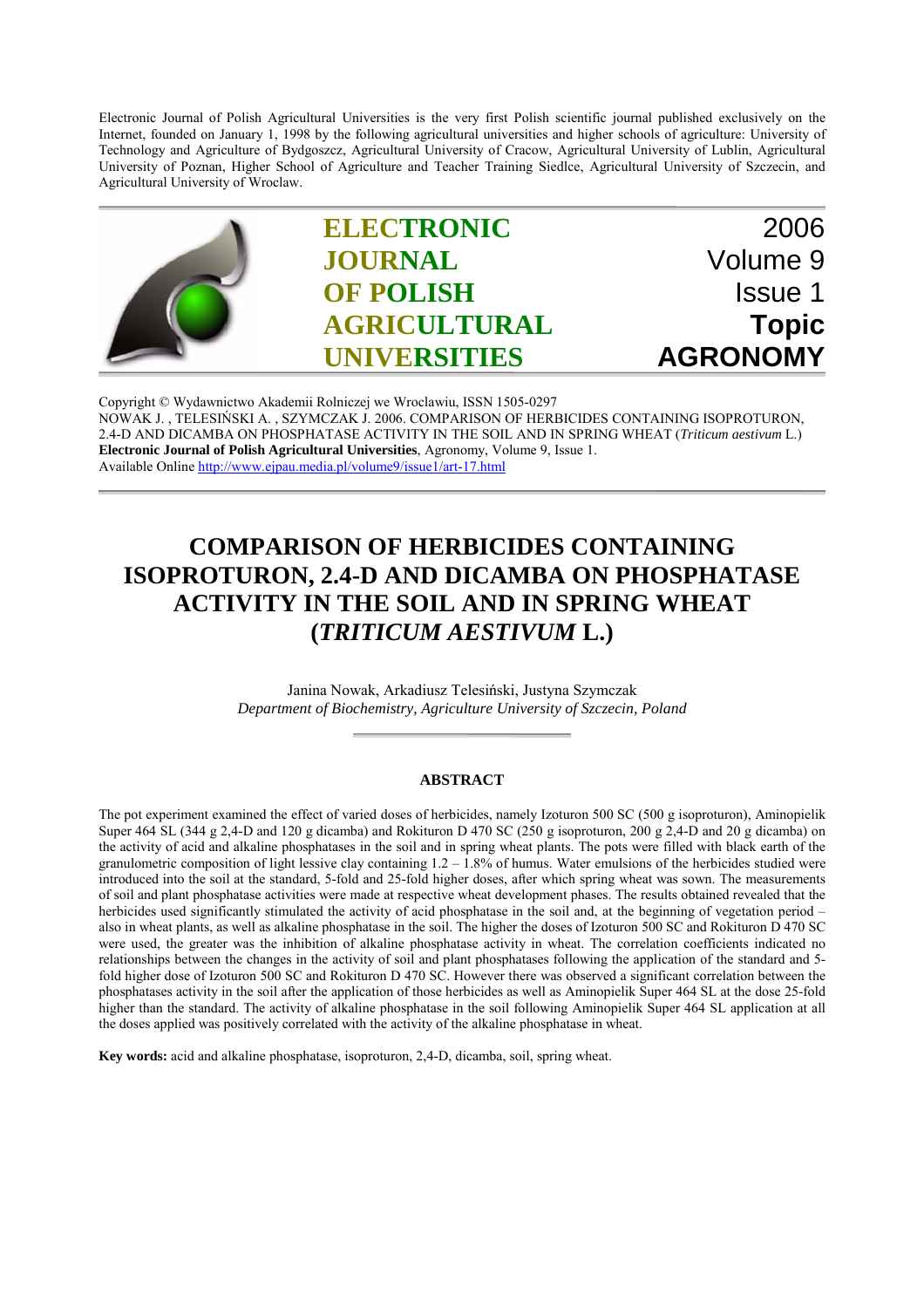#### **INTRODUCTION**

Herbicides can enhance food production as weed control facilitates higher plant productivity. However, frequently not meeting the treatments and waiting period deadlines and not complying with the adequate herbicide doses can result in environment contamination.

All the herbicides, even those used as foliar treatments, get into the soil which is the main reservoir accumulating their residues [1]. Evaluating the effect of pesticides on the soil ecosystem, the soil enzymatic activity is a frequently used indicator [7]. Soil phosphatases react fastest to the pesticide stresses and so they are the most frequently investigated enzymes [2]. Acid EC 3.1.3.1 and alkaline EC 3.1.3.2 phosphatases catalyze hydrolytic breakdown of phosphomonoesteres, therefore there exists a high correlation between soil phosphatase activity and the content of phosphorus in the soil [3].

Phosphorus, one on the most important nutrients for the plant growth, takes place in energy flow, forms many chemical compounds and its deficiency limits the plant growth [12]. Phosphorus uptaken from soil is mostly part of inorganic bonds [11]. However the organic phosphorus compounds accumulated in vacuoles, such as phytine, lecithin and phospholipids, are also a very valuable source of phosphorus for plants [19]. These compounds are hydrolyzed in plants also by acid and alkaline phosphatases. Besides, phosphatase together with kinases can, by reversible covalent modifications, regulate many processes in plants. It is a kind of 'safety valve' thanks to which, due to kinases phosphorylation and phosphatase dephosphorylation, one can increase or decrease the catalytic effectiveness of other enzymes [10]. The plant phosphatase activity can therefore affect both the content of phosphorus in wheat grain and straw and the rate of many processes in plants.

The aim of the present research was to compare the effect of three herbicides containing different active substances (isoproturon, 2,4-D and dicamba) used at three doses on the soil and plant activity of phosphatases.

#### **MATERIALS AND METHODS**

The pot experiment was carried out May 4 to August 20, 2004 as completely randomized blocks in greenhouse of the Szczecin Agricultural University. Spring wheat was sown into the pot filled with black earth sampled from the Gumieniecka Plain of the granulometric composition of light lessive clay containing 1.2 – 1.8% of humus. Soil was sampled from  $0 - 30$  cm and screened through the 2 mm sieve and divided into 3-kg samples. Water emulsions of Izoturon 500 SC, Aminopielik Super 464 SL and Rokituron D 470 SC herbicides were introduced into the soil at the standard dose (I) and 5-fold (II) and 25-fold (III) higher doses, after which spring wheat was sown (Table 1). The preparation doses were calculated against the standard dose assuming the arable layer 1 dm deep and 1.53 g·cm<sup>-3</sup> soil compactness. Table 1 shows the content of active substances in respective preparations in mg·kg<sup>-1</sup> soil. The experimental soil moisture was maintained at 60% of maximum water capacity.

| Herbicide                      | Active<br>substance | $g \cdot dm^{-3}$ | Dose applied       |    |     |                              |       |       | Active substance<br>introduced into soil |      |       |
|--------------------------------|---------------------|-------------------|--------------------|----|-----|------------------------------|-------|-------|------------------------------------------|------|-------|
|                                |                     |                   | $dm3$ <sup>1</sup> |    |     | $mm3$ ·kg soil <sup>-1</sup> |       |       | mg·kg soil                               |      |       |
|                                |                     |                   |                    | Ш  | Ш   |                              | Ш     | Ш     |                                          | Ш    | Ш     |
| llzoturon<br><b>500 SC</b>     | lisoproturon        | 500               | 2                  | 10 | 50  | 1.30                         | 6.50  | 32.50 | 0.65                                     | 3.25 | 16.25 |
| Aminopielik<br>Super 464 SL    | $2.4-D$             | 344               |                    | 5  | 25  | 0.65                         | 3.25  | 16.25 | 0.22                                     | 1.10 | 5.50  |
|                                | <b>Idicamba</b>     | 120               |                    |    |     |                              |       |       | 0.08                                     | 0.40 | 2.00  |
| <b>IRokituron D</b><br>1470 SC | lisoproturon        | 250               | 4                  | 20 | 100 | 2.60                         | 13.00 | 65.00 | 0.65                                     | 3.25 | 16.25 |
|                                | 12.4-D              | 200               |                    |    |     |                              |       |       | 0.52                                     | 2.60 | 13.00 |
|                                | ldicamba            | 20                |                    |    |     |                              |       |       | 0.05                                     | 0.25 | 1.25  |

|  |  |  |  | Table 1. Doses of the herbicides applied |  |
|--|--|--|--|------------------------------------------|--|
|--|--|--|--|------------------------------------------|--|

The measurements of soil and plant phosphatases activities were made at successive developmental phases: 3-leaf  $(34<sup>th</sup>$  day of the experiment), shooting (79), flowering (95) and milk maturity (113). The activity of soil phosphatases was determined with the Tabatabai and Bramner [16] colorimetric method, modified by Margesin [7], while that of plant phosphatases – according to Bessey and Lowry [5] method. The phosphatase activity in soil and in plants untreated with herbicides constituted the control sample.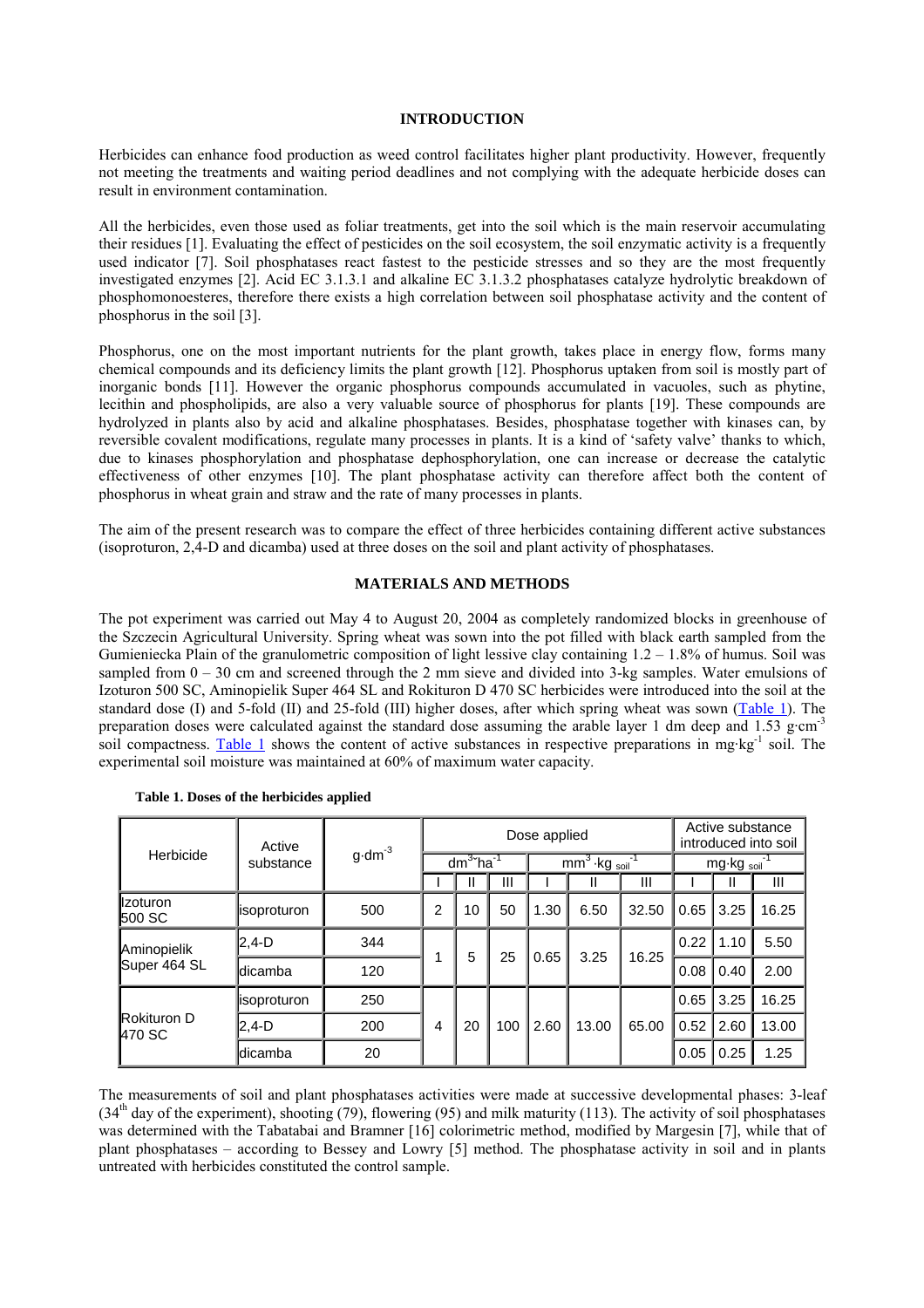The results obtained were verified statistically with the single-factor variance analysis and the lowest significant differences were calculated with the Tukey test at  $\alpha = 0.05$ . The analyses were made independently for each measurement period.

The activity of soil phosphatases is given in mg p-NP g of dry matter of soil  $\cdot h^{-1}$ , while that of plant in  $\mu M$  p-NP in 100 g of fresh weight of plant  $\cdot 0.5$  h<sup>-1</sup>. To compare the effect of the herbicides studied on the activity of soil and plant phosphatases, mean enzymatic activity values were calculated for each dose and all measurements, which were then converted into percentage of the control, where 100% represented mean control phosphatase activity.

## **RESULTS AND DISCUSSION**

The activities of soil and plant phosphatases are given in a form of linear curves in Figs 1-4, whereas Figs 5-7 illustrate the effect of respective herbicides on the averaged percentage of the enzymatic activity against the control. Having applied herbicides into soil, in most cases there was recorded a significant increase in the activity of acid phosphatase in soil (Fig. 1). A slight inhibition of the activity of that enzyme was observed only at the 3-leaf phase in wheat when Izoturon 500 SC was applied at the dose 5-fold higher than the standard as well as at the milk maturity phase following the treatment with Izoturon 500 SC and Rokituron D 470 SC at the dose 25-fold higher than recommended.



**Fig. 1. Effect of different doses of the herbicides used on the activity of acid phosphatase in soil: A – standard dose, B – 5-fold higher dose, C – 25-fold higher dose**

In most cases there was also noted a significant activation of alkaline phosphatase in soil treated with the herbicides studied (Fig. 2). A significant inhibition of the activity of this enzyme at the 3-leaf phase was only found when Izoturon 500 SC was applied at the phase of flowering and milk maturity and at the standard dose at the 3-leaf phase.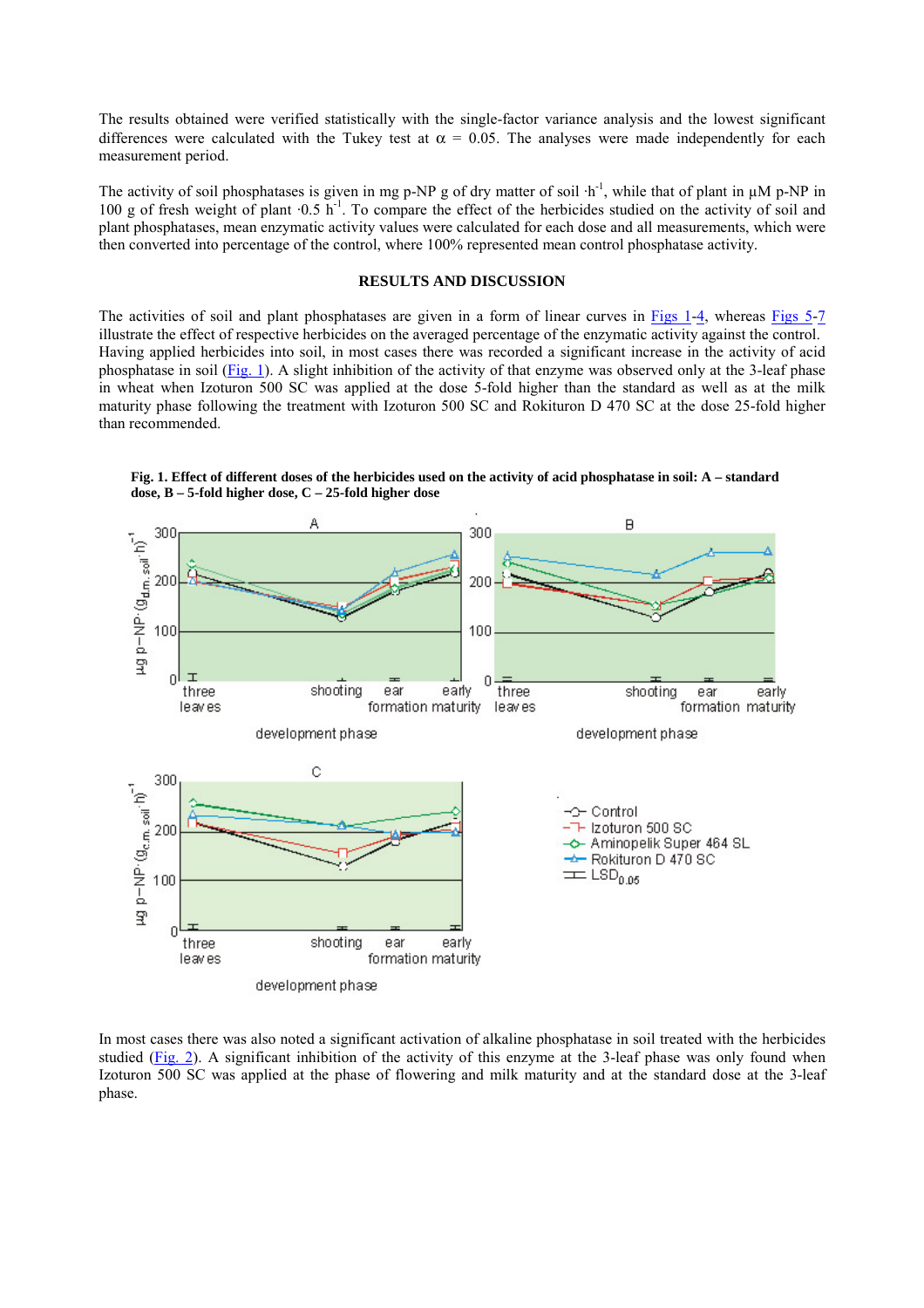

**Fig. 2. Effect of different doses of the herbicides used on the activity of alkaline phosphatase in soil: A – standard dose, B – 5-fold higher dose, C – 25-fold higher dose**

A significant inhibition of alkaline phosphatase activity in wheat at the 3-leaf phase was observed as a result of Izoturon 500 SC application at the dose 5-fold higher than the standard and the application of Rokituron D 470 SC standard dose, whereas at the flowering phase – of Izoturon 500 SC standard dose and the dose of Rokituron D 470 SC 25-fold higher than recommended. Also at the milk maturity phase, the activity of alkaline phosphatase in soil was considerably inhibited when the plants were treated with the standard dose of Izoturon 500 SC and with Aminopielik Super 464 SL used at the dose 25-fold higher than recommended.

There was observed a stimulation of the soil phosphatases due to herbicides application. Similar results indicating an increase in soil phosphatases activity or a slight effect of pesticides on the activity of those enzymes were reported by Tu [17] following the application of nitropyrin and pyroxyfur, by Nowak and Kłódka [8] investigating Decis 2.5 EC (delthametrin) and Shukla [13] after the application of butachlor, fluchloralin and oxyfluoren. Shukla [13] also observed an inhibiting effect of 2.4-D on soil phosphatases activity. Nowak et al. [9] stated a decrease in soil phosphatase activity following Lontrel 300 SL (clopyralid), Mustang 306 SE (florasulam) and Solar 200 EC (cinidon ethyl), while Wyszkowska and Kucharski [18] – after Granstar 75 WG (tribenuron methyl) application.

At the beginning of development, e.g. at 3-leaf phase, all the herbicides doses, except the Aminopielik Super 464 SL dose 25-fold higher than the standard resulted in a considerable increase in acid phosphatase in wheat (Fig. 3), while 25-fold higher dose at this phase inhibited it. Over successive development phases both Izoturon 500 SC and Rokituron D 470 SC, at all the doses, inhibited the activity of this enzyme. The standard dose of Aminopielik Super 464 SL decreased the activity of acid phosphatase in wheat when applied at shooting and flowering phases, while the dose 5-fold higher than the standard – only when applied at the shooting phase. The dose 25-fold higher than recommended was activating acid phosphatase in wheat from the shooting phase to the end of the experiment.

The activity of wheat alkaline phosphatase was only slightly stimulated by Izoturon 500 SC and Rokituron D 470 SC used at the standard dose and by Aminopielik Super 464 SL at the dose 25-fold higher throughout the experiment (Fig. 4). However, at the shooting phase, this activation following the standard dose of Izoturon 500 SC was not significant. Izoturon 500 SC and Rokituron D 470 SC at the dose 5-fold higher than the standard did not affect the activity of alkaline phosphatase in wheat, either. The application of Izoturon 500 SC and Rokituron D 470 SC at the dose 25-fold higher than the standard decreased the activity of alkaline phosphatase throughout the experiment, while Aminopielik Super 464 SL stimulated it.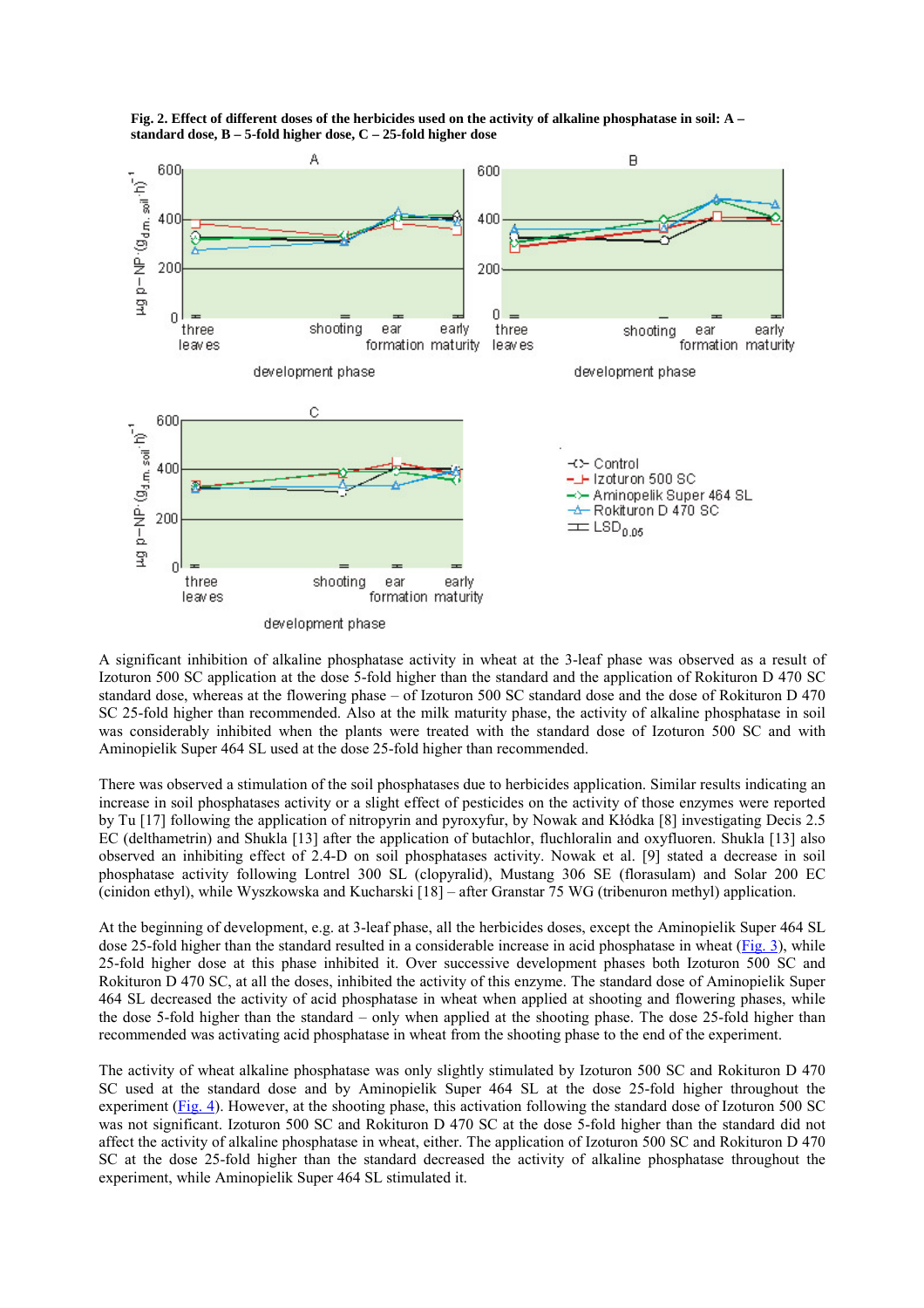

**Fig. 3. Effect of different doses of the herbicides used on the activity of acid phosphatase in wheat plants: A – standard dose, B – 5-fold higher dose, C – 25-fold higher dose**

**Fig. 4. Effect of different doses of the herbicides used on the activity of alkaline phosphatase in wheat plants: A – standard dose, B – 5-fold higher dose, C – 25-fold higher dose**

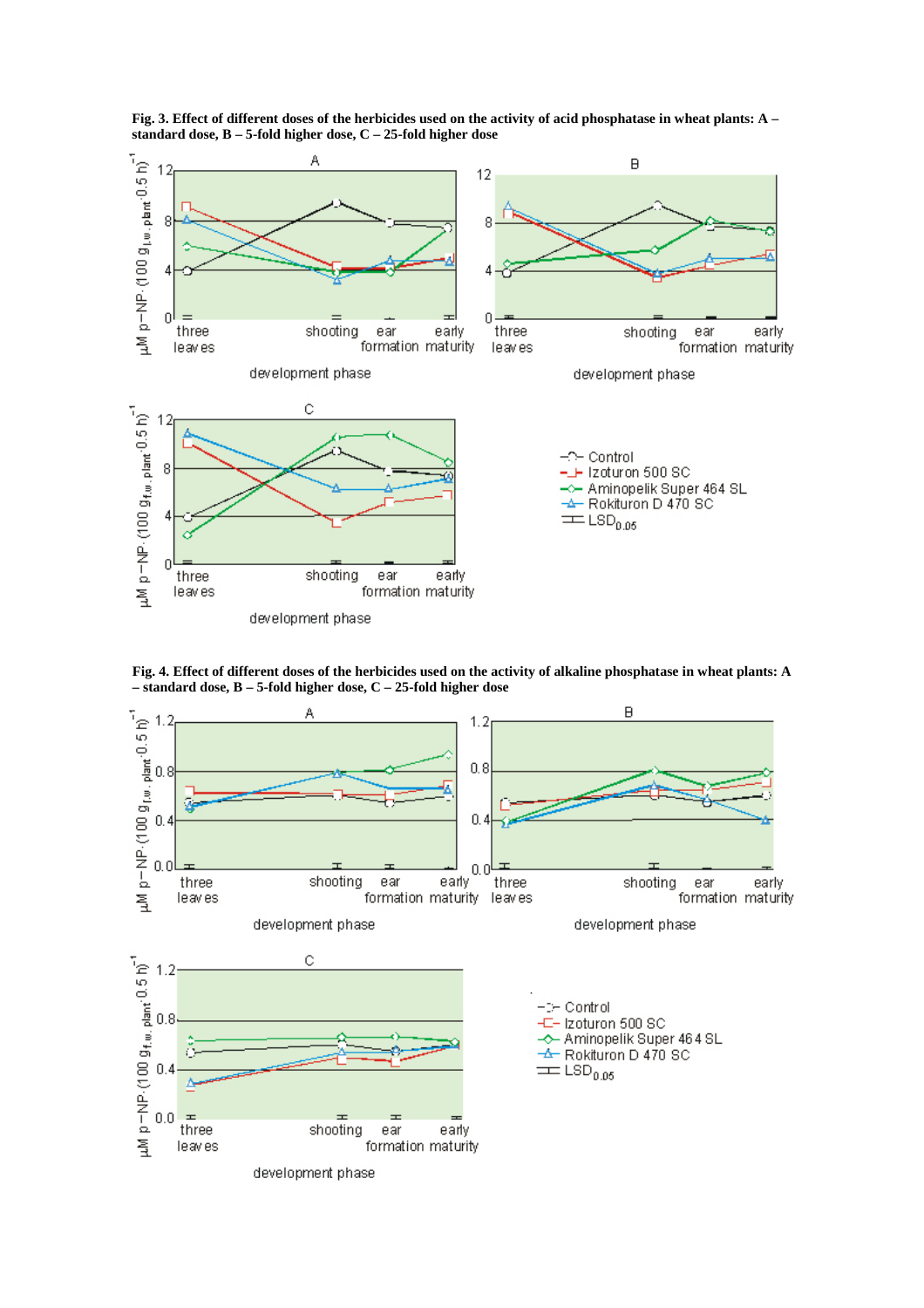The activity of acid phosphatase in wheat was mostly inhibited, while of alkaline phosphatase – by higher doses of Izoturon 500 SC and Rokituron D 470 SC and was activated following Aminopielik Super 464 SL application. Nowak and Telesiński [10] also reported an inhibiting effect of Izoturon 500 SC at the standard, 5-fold and 100-fold higher doses on the activity of alkaline phosphatase and a stimulating effect on acid phosphatase activity in wheat seedlings. They also observed that Izoturon 500 SC stimulated the activity of catalase and peroxidase and inhibited the activity of nitrate reductase in spring wheat seedlings. Kłódka et al. [4] reported on an inhibiting effect of different concentrations of Miedzian 50 WP and Miedzian 350 Extra SC on the activity of peroxidase in radish, while Smolik and Nowak [15] demonstrated a stimulating effect of phosphatase activity after the application of 0.5 mmol·kg<sup>-1</sup> Cu<sup>2+</sup> in wheat. Also Skupień – Wysocka and Cholewiński [14] observed an enhanced activity of phosphatases in pea seedlings grown in soil treated with NaF.

The comparison of averaged values of enzyme activities expressed as a percentage of the activity in the control soil and plants allows for determining the enzyme activity trend depending on the herbicides doses applied. Analyzing the average values of plant and soil phosphatase activities, there was observed a slight activation of acid phosphatase in the treated with standard Izoturon 500 SC dose (Fig. 5), however at higher doses – no effect was noted. In wheat Izoturon 500 SC activated acid phosphatase when applied at the dose 25-fold higher than recommended. No such influence was found following standard and 5-fold higher dose of that herbicide.

Izoturon 500 SC applied at all the doses slightly modified also the activity of alkaline phosphatase in soil, while used at the doses both standard and 5-fold higher than the recommended stimulated the alkaline phosphatase activity in wheat plants, whereas 25-fold higher dose – inhibited it.



**Fig. 5. Effect of different doses of Izoturon 500 SC on the phosphatase activity in soil and in wheat plants: A – acid phosphatase, B – alkaline phosphatase**

- activity in soil - activity in wheat!

Aminopielik Super 464 SL used at the standard dose changed considerably the activity of acid phosphatase neither in soil nor in wheat (Fig. 6). Similarly the 5-fold higher dose did not alter the activity of acid phosphatase in wheat but stimulated it in soil. Only at the dose of as much as 25-fold higher than the standard was the activity of acid phosphatase both in soil and wheat enhanced. All the doses of Aminopielik Super 464 SL applied also activated alkaline phosphatase in wheat. The highest increase in the activity (135%) was noted at the standard dose, and the increase in the Aminopielik Super 464 SL dose decreased this activation up to 110%. None of the doses applied changed the activity of soil acid phosphatase.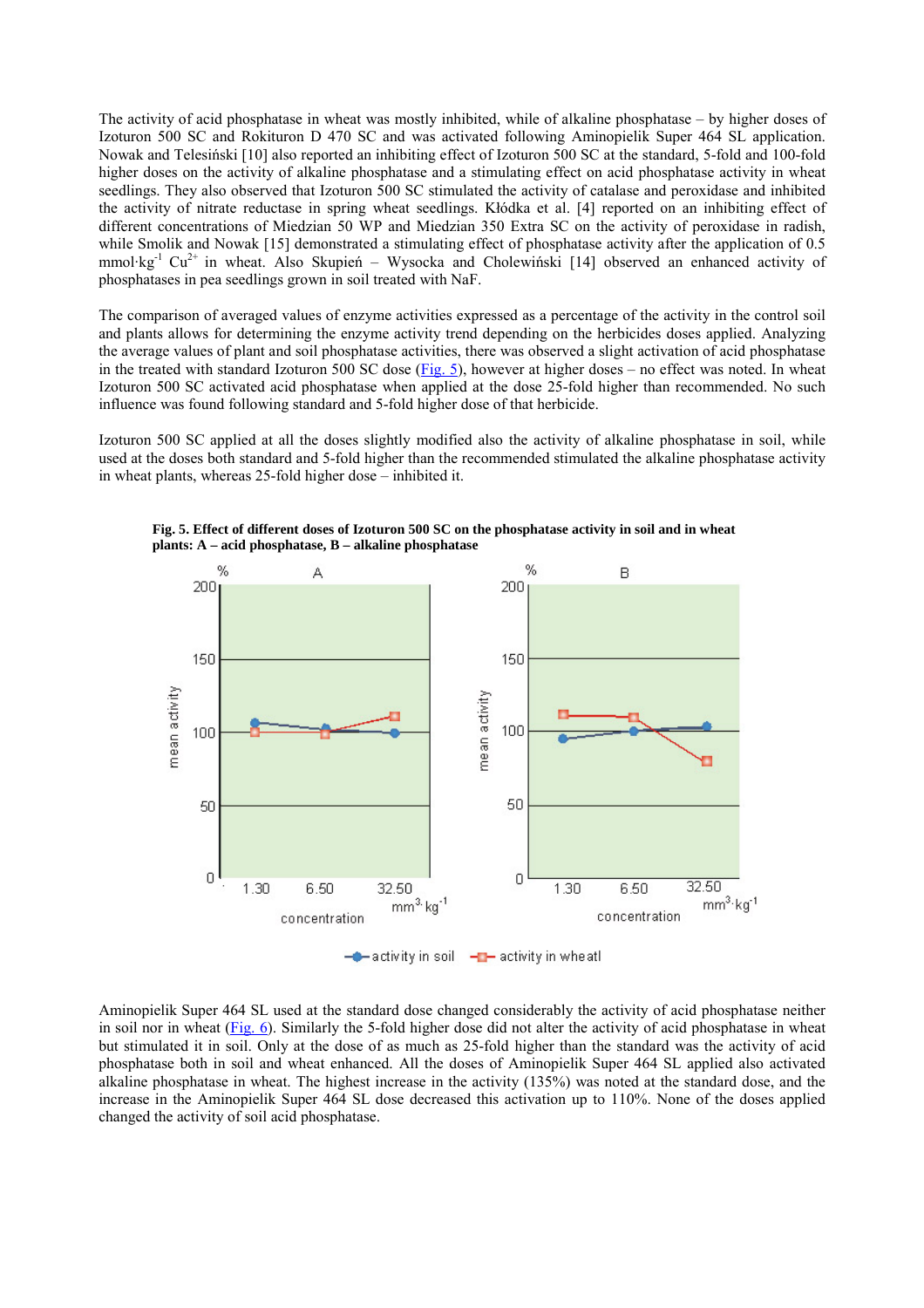**Fig. 6. Effect of different doses of Aminopielik Super 464 SL on the phosphatase activity in soil and in wheat plants: A – acid phosphatase, B – alkaline phosphatase**



 $\leftarrow$  activity in soil  $\leftarrow$  activity in wheat

The standard and 25-fold higher dose of Rokituron D 470 SC (Fig. 7) stimulated the activity of acid phosphatase in soil up to 110% of the control, while the 5-fold higher dose resulted in an even higher stimulation (up to 130%). In wheat Rokituron D 470 SC slightly inhibited the activity of this enzyme showing an increase tendency due to the use of 5-fold dose up to 105% and 135% when the 25-fold dose was applied.

**Fig. 7. Effect of different doses of Rokituron D 470 SC on the phosphatase activity in soil and in wheat plants: A – acid phosphatase, B – alkaline phosphatase**



Rokituron D 470 SC at the standard dose slightly decreased the activity of alkaline phosphatase in soil, while the higher doses of this herbicide increased it. The standard dose of Rokituron D 470 SC, however, resulted in a clear increase in the alkaline phosphatase activity, whereas higher doses inhibited it in wheat plants.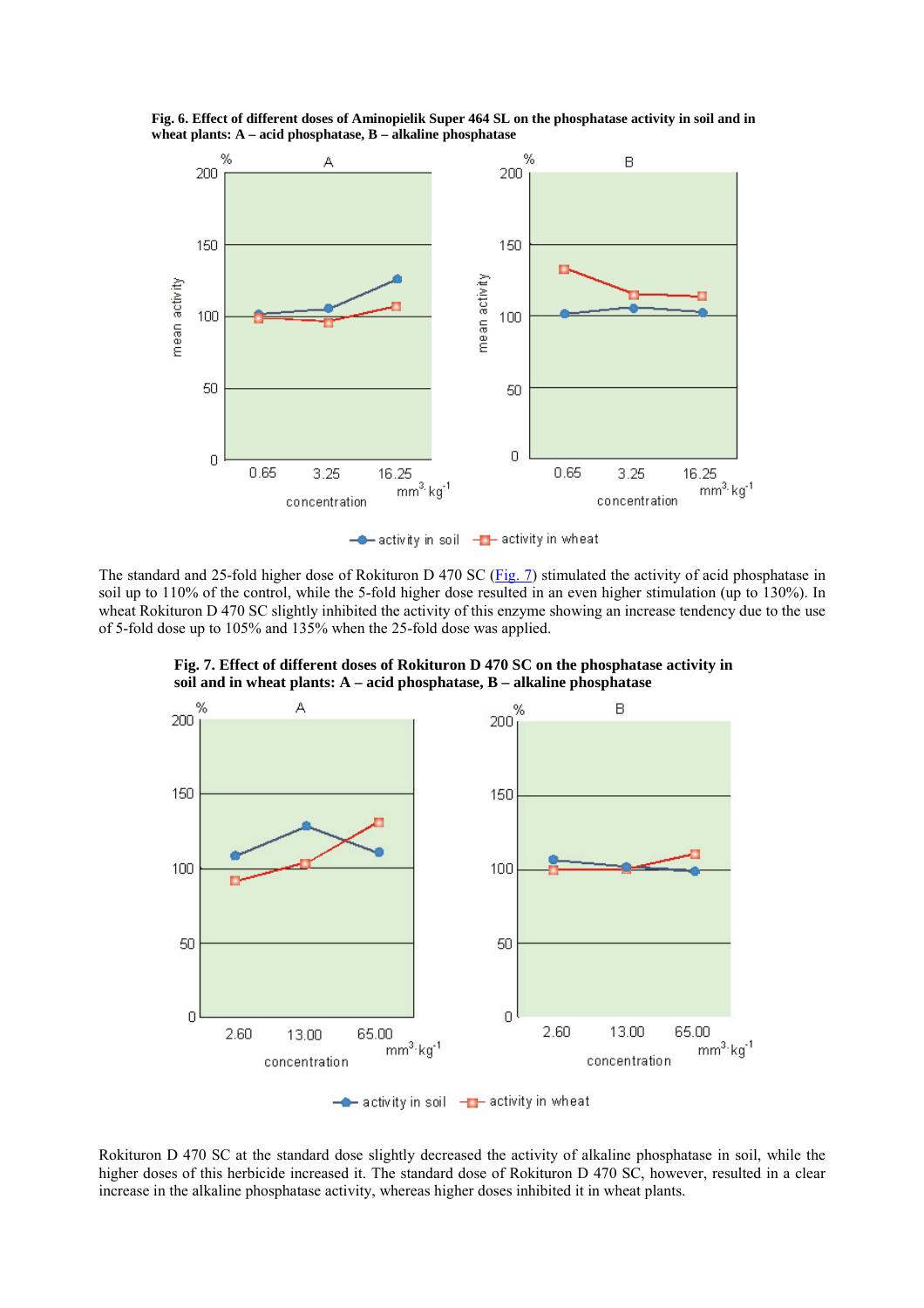At the standard and 5-fold higher doses of the herbicides used the correlation coefficients (Table 2) in most cases showed a relationship between the changes in the activity of acid and alkaline phosphatase neither in soil nor in wheat. However, the dose 25-fold higher than the standard significantly enhanced the activities of both acid and alkaline phosphatases in soil and in wheat plants. Aminopielik Super 464 SL was the only one which when used at the 25-fold dose higher than recommended decreased the activity of both phosphatases studied in soil and in wheat. There was also demonstrated a significantly positive correlation between the activity of alkaline phosphatase in soil and in wheat following the standard Aminopielik Super 464 SL dose and following the 5-fold higher dose of Aminopielik Super 464 SL and Izoturon 500 SC.

|                          |                          | Correlation coefficients between activity of       |                                                     |  |  |
|--------------------------|--------------------------|----------------------------------------------------|-----------------------------------------------------|--|--|
| Herbicide                | Dose                     | acid phosphatase<br>in soil and<br>in wheat plants | alkaline phosphatase in<br>soil and in wheat plants |  |  |
|                          | standard dose            | 0.236                                              | 0.106                                               |  |  |
| Izoturon 500 SC          | 5-fold standard<br>dose  | 0.546                                              | $0.868*$                                            |  |  |
|                          | 25-fold standard<br>dose | $0.857*$                                           | $0.711*$                                            |  |  |
|                          | standard dose            | 0.464                                              | $0.747*$                                            |  |  |
| Aminopielik Super 464 SL | 5-fold standard<br>dose  | $-0.505$                                           | $0.622*$                                            |  |  |
|                          | 25-fold standard<br>dose | $-0.845*$                                          | $0.624*$                                            |  |  |
|                          | standard dose            | 0.189                                              | 0.237                                               |  |  |
| Rokituron D 470 SC       | 5-fold standard<br>dose  | 0.441                                              | 0.339                                               |  |  |
|                          | 25-fold standard<br>dose | $0.837*$                                           | $0.648*$                                            |  |  |

**Table 2. Correlation coefficients between the doses of herbicides and phosphatases activities in soil and wheat plants**

\* significant at  $\alpha$  = 0.05

## **CONCLUSION**

- 1. Izoturon 500 SC, Aminopielik Super 464 SL and Rokituron D 470 SC significantly stimulated the activity of alkaline phosphatase in soil and of acid phosphatase in soil and at the juvenile development phases – in wheat.
- 2. The greater the dose of Izoturon 500 SC and Rokituron D 470 SC were used, the greater was the inhibition of the alkaline phosphatase in wheat.
- 3. The dose of Izoturon 500 SC and Rokituron D 470 SC 25-fold higher than recommended resulted in a positive correlation between the activities of soil and plant phosphatases.
- 4. Following Aminopielik Super 464 SL application, there was observed a positive correlation between alkaline phosphatase activity in soil and in wheat plants.

## **REFERENCES**

- 1. Adamczewski K., Banaszak K., 2000. Mechanizm zachowania się herbicydów w glebie [Mechanism of herbicides changes in soil]. Ochr. Ro $1.11$ , 5-8 [in Polish].
- 2. Grupta V.V.S.R., Germida J.J., 1988. Distribution of microbial biomass and its activity in different soil aggregate size classes affected by cultivation. Soil Biol. Biochem. 20 (6), 777-786.
- 3. Hofmann J., Pfitcher A., 1982. Korrelation von Ezymaktivität im Boden [Correlation of enzymatic activity in soil]. Z. Flenzenernaehr. Bodenk. 145, 36-41 [in German].
- 4. Kłódka D., Nowak J., Kšklewski K., 2004. Wpływ Miedzianu 50 WP oraz Miedzianu 350 Extra SC na aktywnosc niektórych enzymów i zawartosc ATP w glebie i roslinie [Effect of Miedzian 50 WP and Miedzian 350 Extra SC on the activity of some enzymes and ATP content in soil and plant]. Folia Univ. Agric. Stetin., Agricultura 234 (93), 179-186 [in Polish].
- 5. Kłyszejko-Stefanowicz L., 1999. Ćwiczenia z biochemii [Biochemistry manual]. PWN Warszawa.
- 6. Malkomes H.P., 1997. Application of ecotoxicity tests to asses side effects of pesticides in soils. Soil Ecotoxicology. CRC Press, 319-343.
- 7. Margesin R., 1996. Acid and alkaline phosphomonoesterase activity with the substrate p-nitrophenyl phosphate. In: Methods in soil biology. Eds. F. Schinner, R. Öhlinger, E. Kandeler and R. Margesin. Springer, Berlin, 213-217.